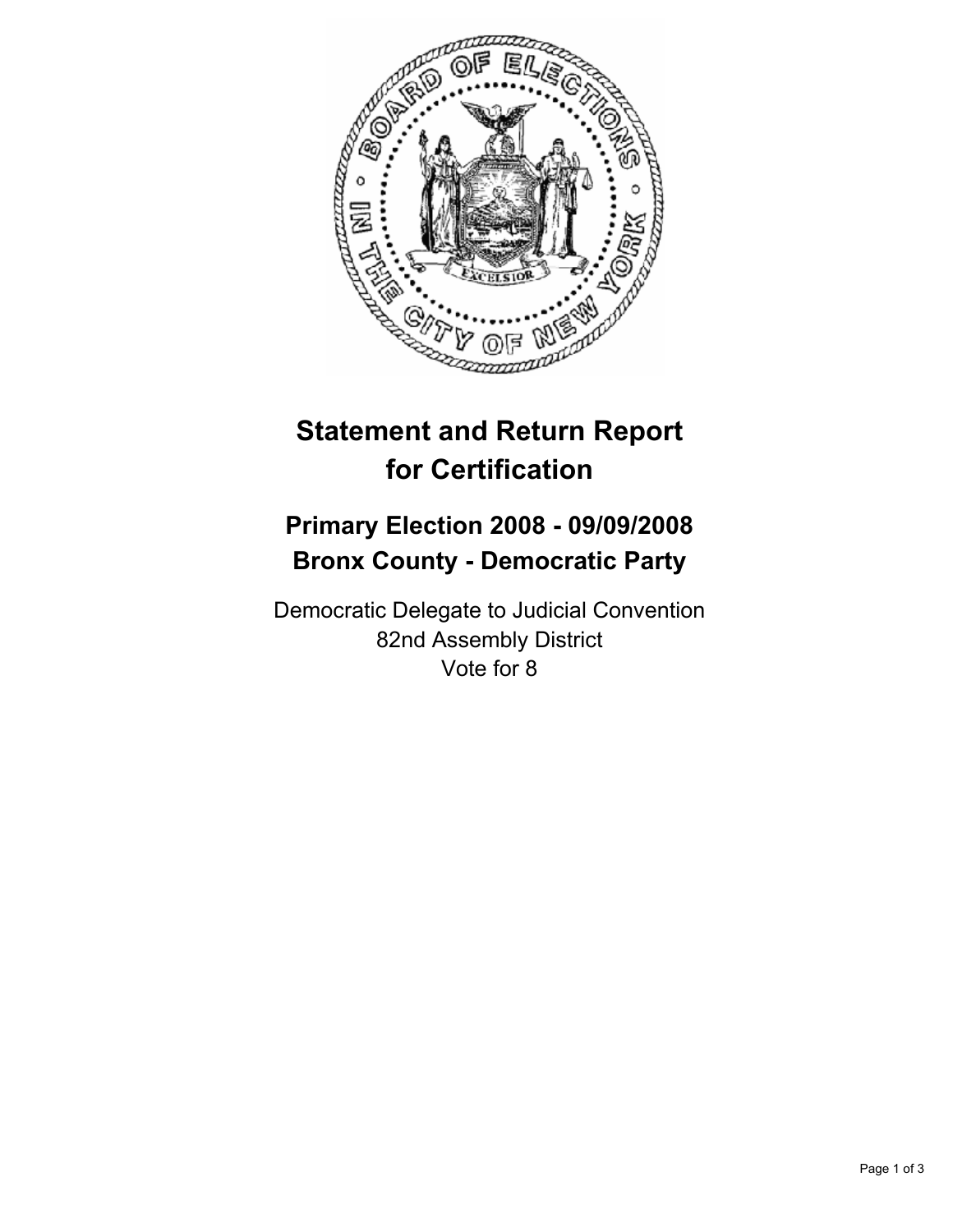

### **Assembly District 82**

| <b>EMERGENCY</b>          | 3      |
|---------------------------|--------|
| ABSENTEE/MILITARY         | 335    |
| <b>AFFIDAVIT</b>          | 399    |
| <b>JAMES VACCA</b>        | 2,105  |
| <b>LARRY B SEABROOK</b>   | 2,416  |
| <b>GEORGE C CROUCH</b>    | 1,500  |
| <b>LINDA POUST LOPEZ</b>  | 1,363  |
| <b>LEWIS H GOLDSTEIN</b>  | 1,378  |
| <b>VIRGINIA M STEWART</b> | 1,726  |
| <b>FRANK C RANDAZZO</b>   | 1,156  |
| <b>CAROL PRESSLEY</b>     | 1,512  |
| <b>FELICIA VELEZ</b>      | 1,170  |
| KIMBERLY ENGRASSIA        | 742    |
| EDWIN COLLAZO JR.         | 978    |
| <b>SEBASTIAN ULANGA</b>   | 1,018  |
| <b>MARILYN ALVAREZ</b>    | 991    |
| ILLIANA GONZALEZ          | 798    |
| <b>Total Votes</b>        | 18,853 |